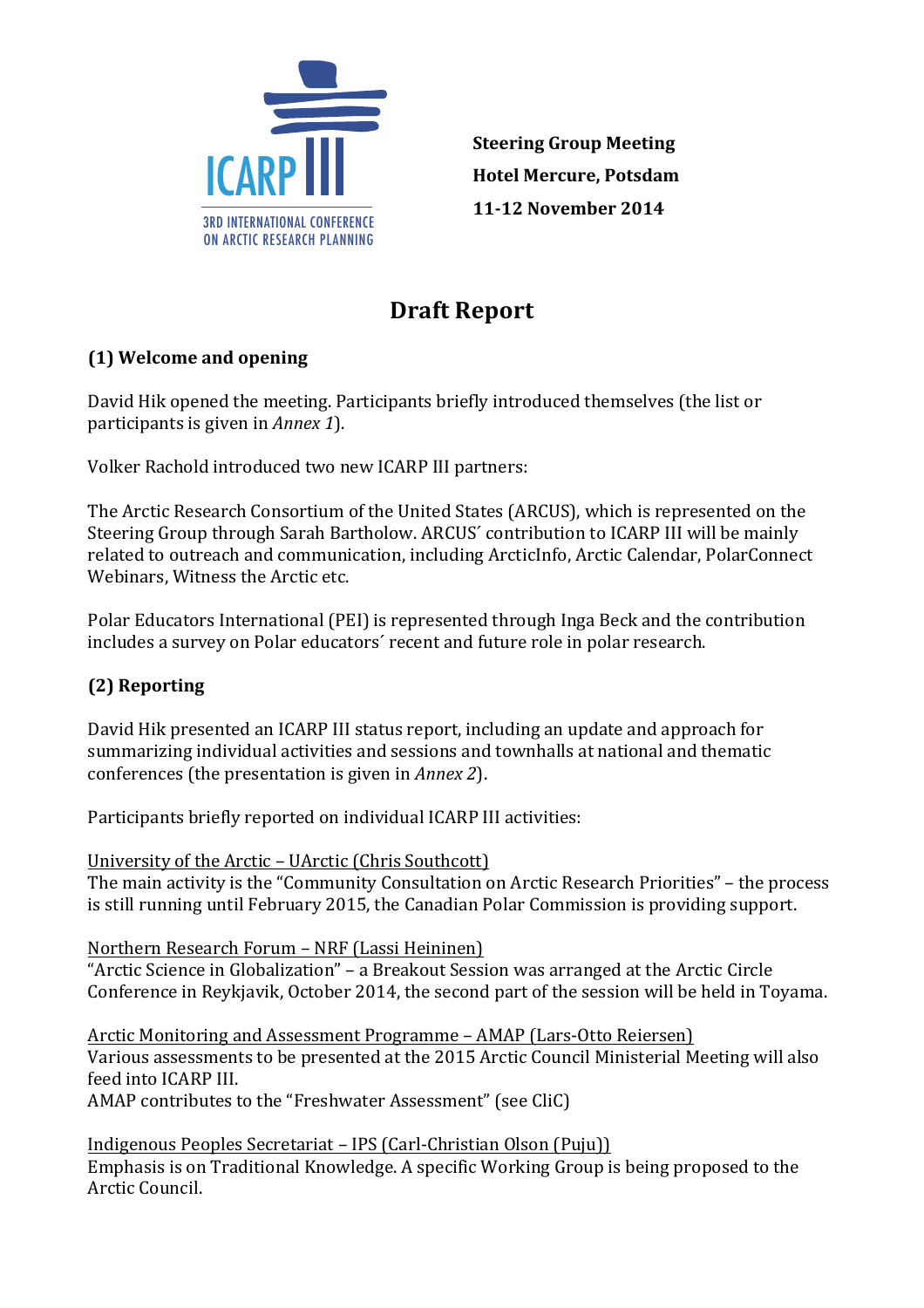## International Council for the Exploration of the Sea - ICES (Adi Kellermann)

The Arctic is highlighted in the new ICES Strategic Plan. Long-term goal is integrated assessments, intensified cooperation with Arctic Council Working Groups (AMAP, CAFF and PAME).

#### International Study of Arctic Change - ISAC (Peter Schlosser)

Input is primarily through the Arctic Observing Summit (AOS). The reports of the first two summits are contributions to ICARP III. Other elements are the "Responding to Change" workshop and an Arctic component of ICSU's Future Earth, which is currently being developed.

#### Forum of Arctic Research Operators – FARO (Cynan Ellis-Evans)

FARO's main contribution is the "Technology and Innovation" event held at ASSW 2014 in Helsinki. A follow-up workshop is in planning.

#### International Permafrost Association - IPA (Karina Schollän)

"Permafrost Research - A Roadmap for the Future" is a community consultation process using the Horizon Scan method co-lead by CliC.

A townhall was held at the European Conference on Permafrost in Evora, June 2014, and in conjunction with the conference the Permafrost Young Researchers Network (PYRN) organized a workshop to determine future avenues of permafrost research from a young researchers' perspective.

## Climate and Cryosphere – CliC (Jenny Baeseman)

The main contribution is the "Arctic Freshwater Synthesis", which is organized in cooperation with IASC and AMAP. CliC is also co-sponsoring the ICARP III FrostBytes and Where Are They Now projects with APECS; the mid-latitude climate linkages with the IASC Atmosphere working group; and the Permafrost Research Priorities project with IPA. Additional contributions could include the outcome of a European Space Agency Workshop to be held in January 2014 and the development of an under-ice autonomous vehicle, for which a prize will be awarded.

Association of Polar Early Career Scientists - APECS (Sanna Majaneva) APCES's contributions include the survey "APECS, CliC - Where are they now?" and the "ICARP III Frostbytes - Soundbytes of Cool Research". Both activities are jointly organized with CliC.

International Association of Cryospheric Sciences - IACS (Hiroyuki Enomoto) IACS is supporting activities of the IASC Cryosphere and Terrestrial Working Groups, in particular the "Arctic snow cover changes and their consequences" workshop (see TWG)

## Ny-Ålesund Science Managers Committee – NySMAC (Roland Neuber)

NySMAC is focusing on defining research priorities and on coordinating research activities on and around Svalbard. Two workshops, one on marine and one on atmosphere research, were held and a third, to be held in January 2015, will bring together all four flagship programs (marine, atmosphere, terrestrial and glacial) and will produce a new science plan for Svalbard.

## European Polar Board – EPB (Renuka Badhe)

EPB contributed to the 4th European Marine Board (EBM) Forum, which as held in Brussels, March 2014.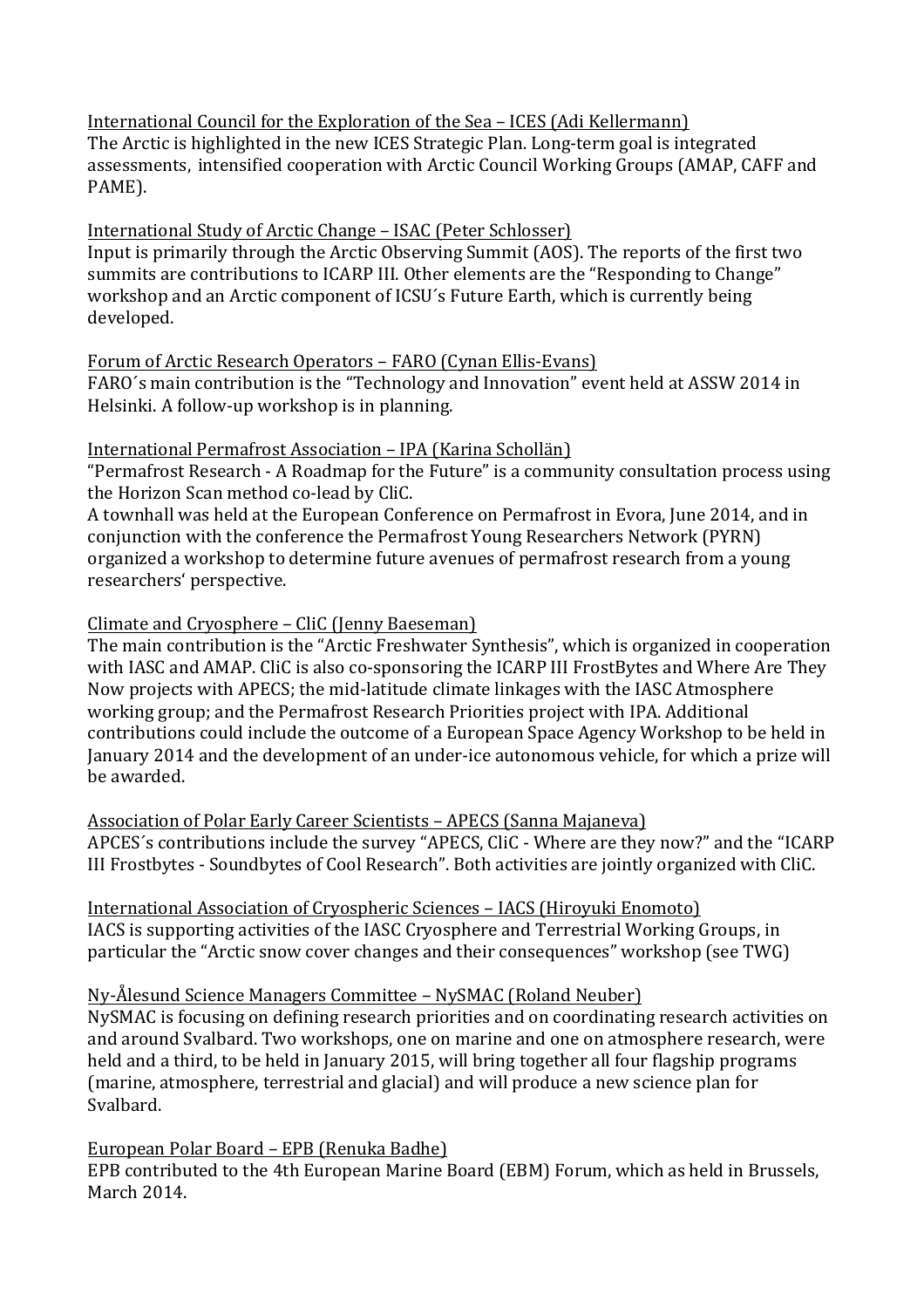IASC Atmosphere Working Group – AWG (Klaus Dethloff)

The IASC AWG is leading two ICARP III activities:

(a) Planning of a "Multidisciplinary drifting Observatory for the Study of Arctic Climate (MOSAIC)"

(a) "Linkage between Arctic Climate Change and Mid-latitude Weather Extremes" – a workshop was held in September 2014 in Seattle.

IASC Cryosphere Working Group - CWG (Volker Rachold)

The IASC CWG is focusing on "Quantifying Albedo Feedbacks and Their Role in the Mass Balance of the Arctic Terrestrial Cryosphere". A workshop was held in Bristol, September 2014.

IASC Marine Working Group - MWG (Bert Rudels)

MWG's main ICARP III activities are:

(a) "Seasonal Ice Cover in the Arctic Ocean: changes and consequences" – a workshop was held in October 2014 in Woods Hole

(b) "Greenland Ice Sheet / Ocean Interaction" - the workshop is planned for February 2015 In addition, MWG is involved in an activity led by SHWG: "Culture and Arctic Climate Change -Integrating Long-Term Perspectives from Archaeology and the Environmental Sciences" (see SHWG).

IASC Social and Human Sciences Working – SHWG (Peter Schweitzer)

The SHWG is involved in the following ICARP III activities:

(a) "Permafrost and Indigenous Land-use" – workshop organized at ASSW 2014 in Helsinki, led by SHWG

(b) "Circumpolar Arctic Coastal Communities Observatory Network (CACCON)" - workshop organized April 2014 in Copenhagen, led by IASC Network Arctic Coastal Dynamics (ACD)

(c) "Culture and Arctic Climate Change - Integrating Long-Term Perspectives from Archaeology and the Environmental Sciences" - AGU conference session in San Francisco, December 2014, led by SHWG and IASC Polar Archaeology Network (PAN)

(d) Townhalls were arranged at the Eighth International Congress of Arctic Social Sciences (ICASS VIII) in Prince George on 23 May 2014 and at the 54th Congress of the European Regional Science Association in St. Petersburg on 29 August 2014.

(e) "Understanding Sustainability in the Arctic" – workshop led by the International Arctic Social Sciences Association (IASSA), February 2015

IASC Terrestrial Working Group - TWG (Yoo Kyung Lee)

The IASC TWG is leading two ICARP III activities:

(a) "Arctic snow cover changes and their consequences" – a workshop was held in Copenhagen, October 2014

(b) "Rapid Arctic Transitions due to Infrastructure and Climate Change (RATIC)" – a workshop will be held in Ottawa, December 2014.

Yuji Kodama summarized the plans for the final ICARP III conference at ASSW 2015 (the presentation is given in *Annex 3*). He noted that Japan has published a long-term plan for Arctic Environmental Research, which has been identified as a national contribution to ICARP III.

Chuck Kennicutt provided a summary of SCAR's Horizon Scan, including the process, outcomes and dissemination (the presentation is given in *Annex 4*).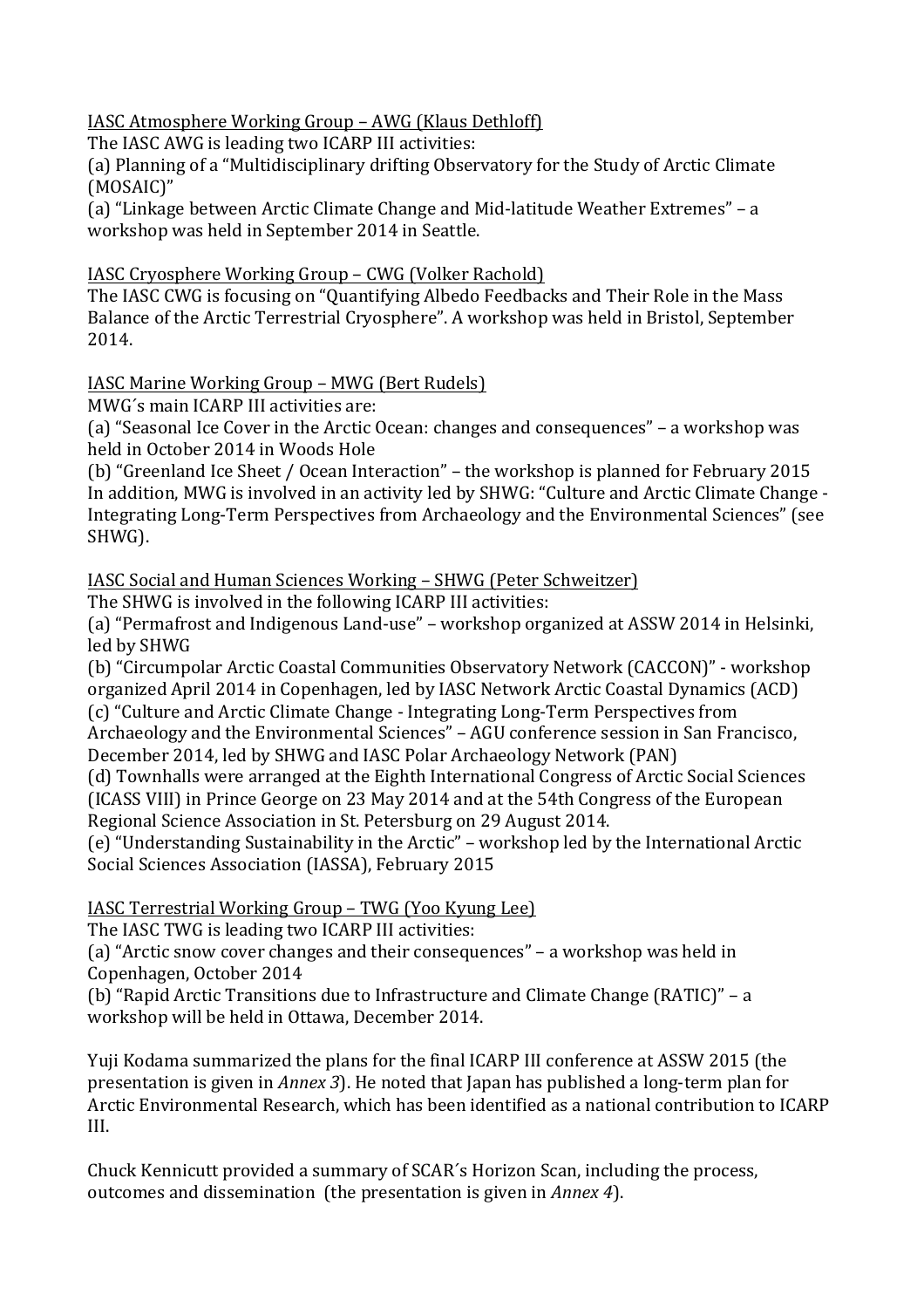# **(3) ICARP III products and outcomes, including dissemination strategy**

On the second day of the meeting, two Breakout Groups were formed to discuss the outcome and dissemination strategy of ICARP III. The specific tasks for the group were:

- $\triangleright$  What you (your organization) like to see as an outcome of ICARP III
- Arctic Science is an example to the World of the value of engaging with local populations and using the science to help built capacity in the region
- Research needs to be done to harvest and manage Arctic resources in a sustainable manner (risk understanding)
- Reliable weather forecasts, decadal predictions (use science background as selling point: Arctic - mid-Latitude linkages, Atmosphere-Ice-Ocean interactions)
- Putting local observations into in broader context
- Accessibility and usability of data<br>• Understanding challenging polar of
- Understanding challenging polar environments will require innovative and cuttingedge technology
- Integrating scientific disciplines, bringing in the stakeholders
- Changing Arctic climate and connections to the rest of the World
- Ice cover as a central target

Various possible products were mentioned:<br>• Nature paper

- Nature paper
- Economist paper (please note that IASC is a partner of Economist's Arctic Summit in Oslo, 12 March 2013)
- Consensus Statement<br>• Video in addition to the
- Video, in addition to the individual project FrostBytes<br>• Standard Presentation (including 2 slides for each active
- Standard Presentation (including 2 slides for each activity, template included: Annex 5)<br> **•** 1-page harmonized summary of each individual activity
- 1-page harmonized summary of each individual activity
- Individual report of each activity<br>• Reports of ICARP III conference s
- Reports of ICARP III conference sessions
- Arctic science exhibit, including design elements
- Annual ICARP III review, marketing plan
- $\triangleright$  Who are the primary/secondary audiences for ICARP III outcomes

# Primary audience:

- (a) Science funders and decision makers (traditional and non-traditional)
- (b) Policy makers both within the Arctic and those affected by changes in the Arctic,
- Environmental (and health) authorizes and governing bodies

# Users:

- (i) Indigenous and Local people
- (ii) Scientific community
- (iii) Next Generation
- $\triangleright$  How to integrate TK, indigenous perspectives